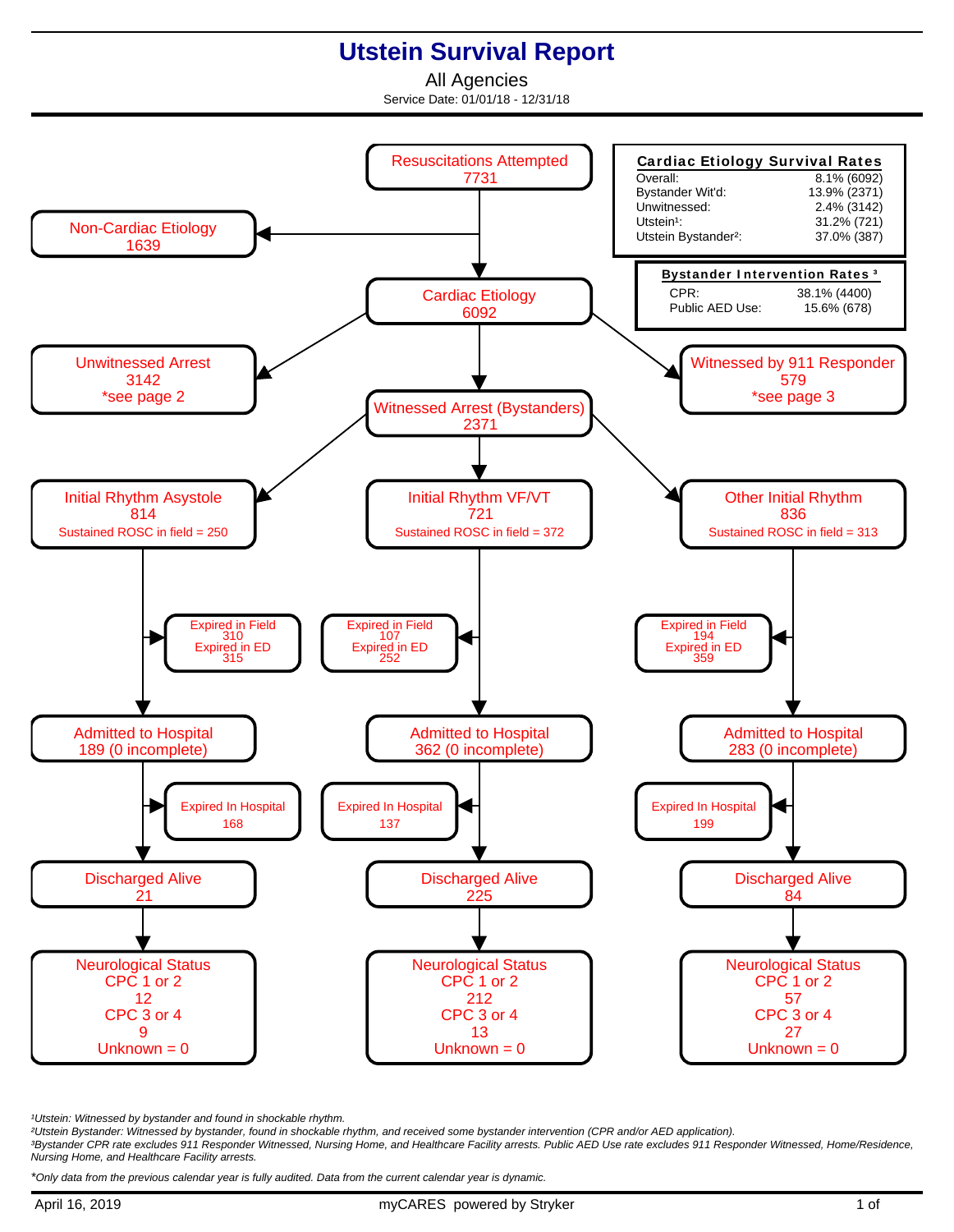## **Utstein Survival Report**

All Agencies Service Date: 01/01/18 - 12/31/18